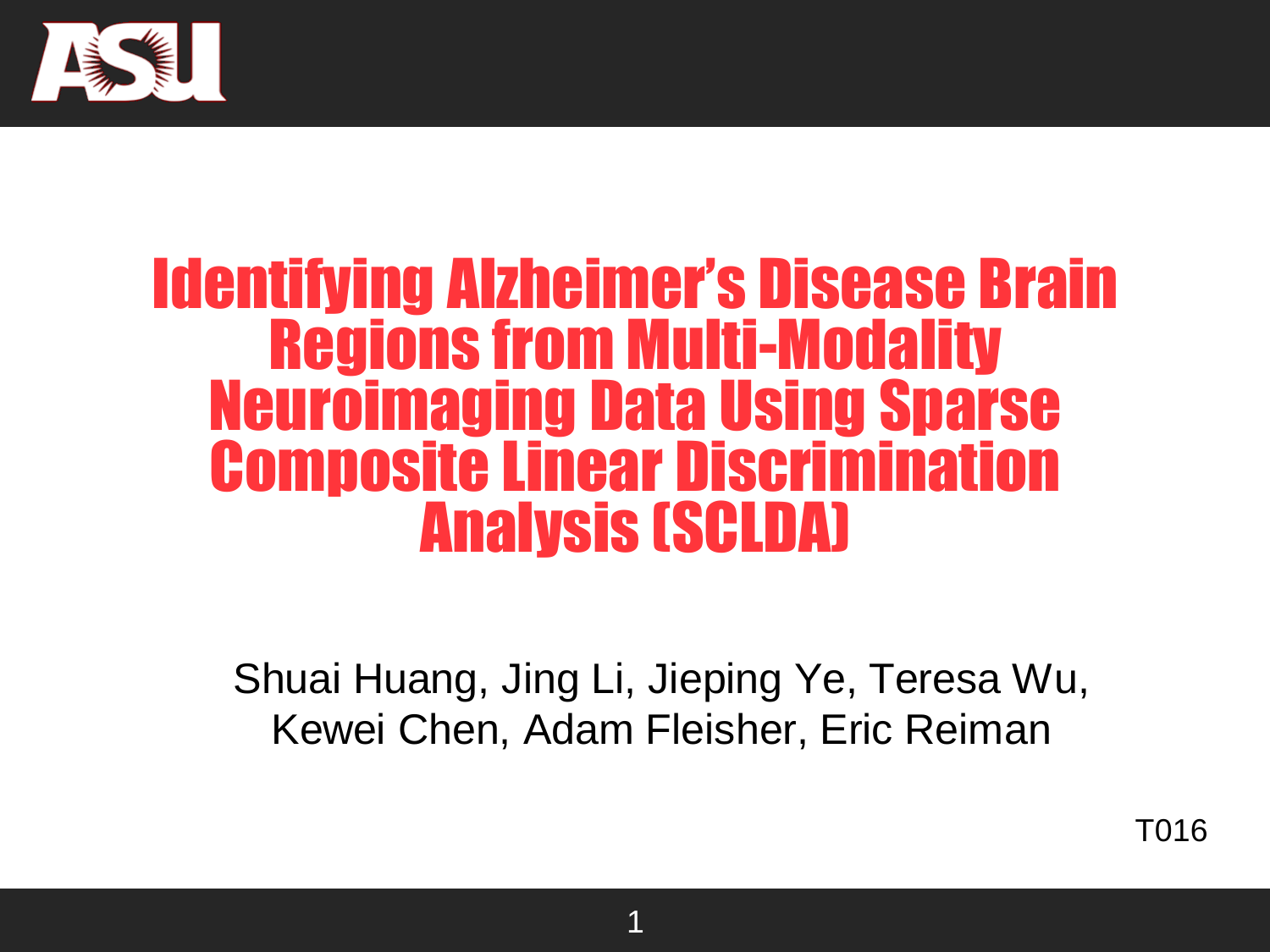

# Combine MRI and PET for AD Study

#### A tree structure which links the AD pathology, brain regions, PET and MRI



MRI and PET measure the same AD pathology, and supplement each other

A joint analysis of MRI and PET imaging data will increase the statistical power to detect AD-related brain regions

- $\bullet$   $\delta_1$ : the relatedness of brain region 1 with the AD pathology
- **-**  $\theta_{1P}$ : the signal strength of  $\theta_1$  reflected on PET (i.e., enhanced or reduced)
- $\bullet$  θ<sub>2M</sub>: the signal strength of  $\theta_1$  reflected on MRI (i.e., enhanced or reduced)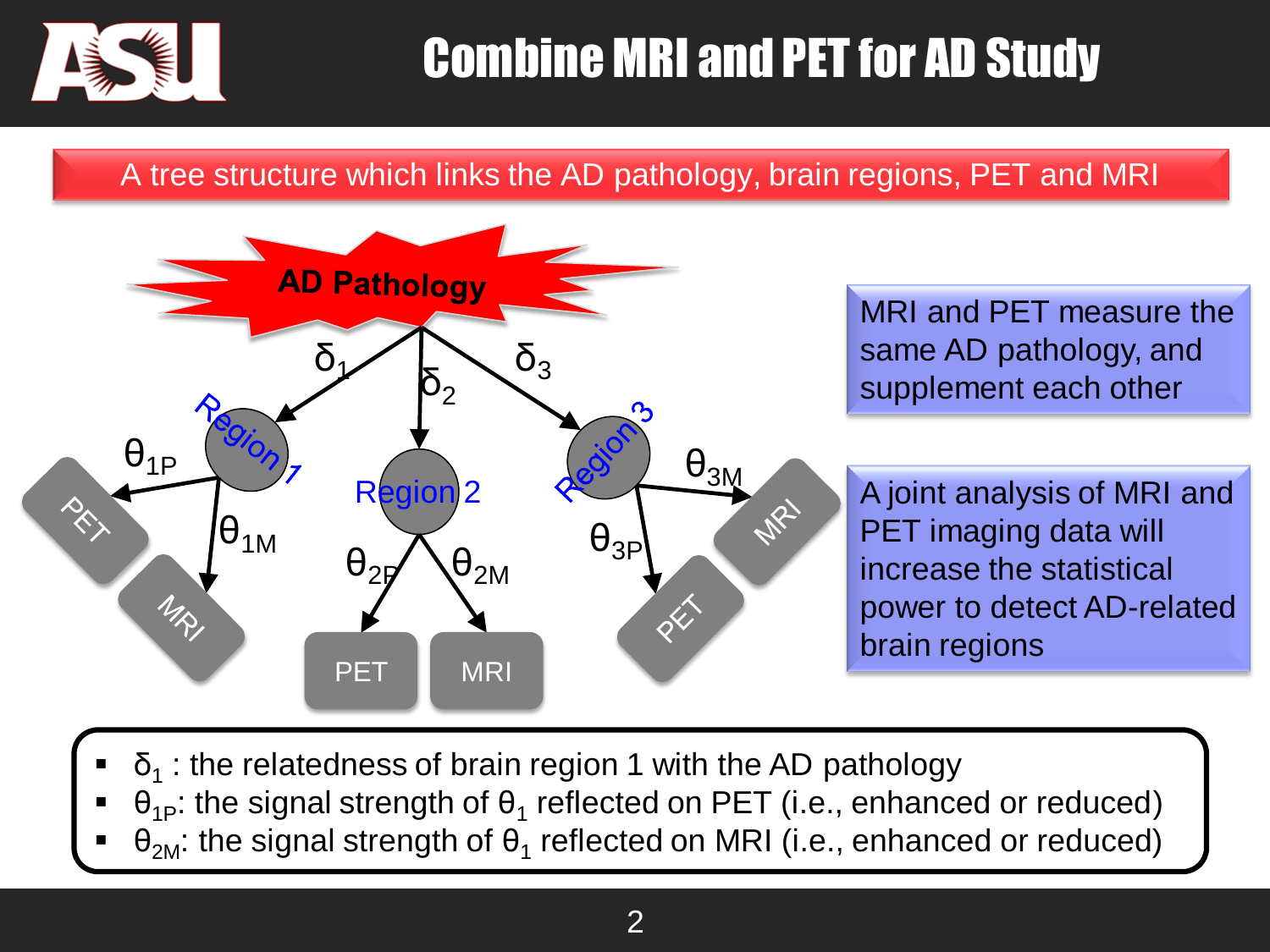

# Formulation of SCLDA

Original formulation – impose penalty on both θ and γ